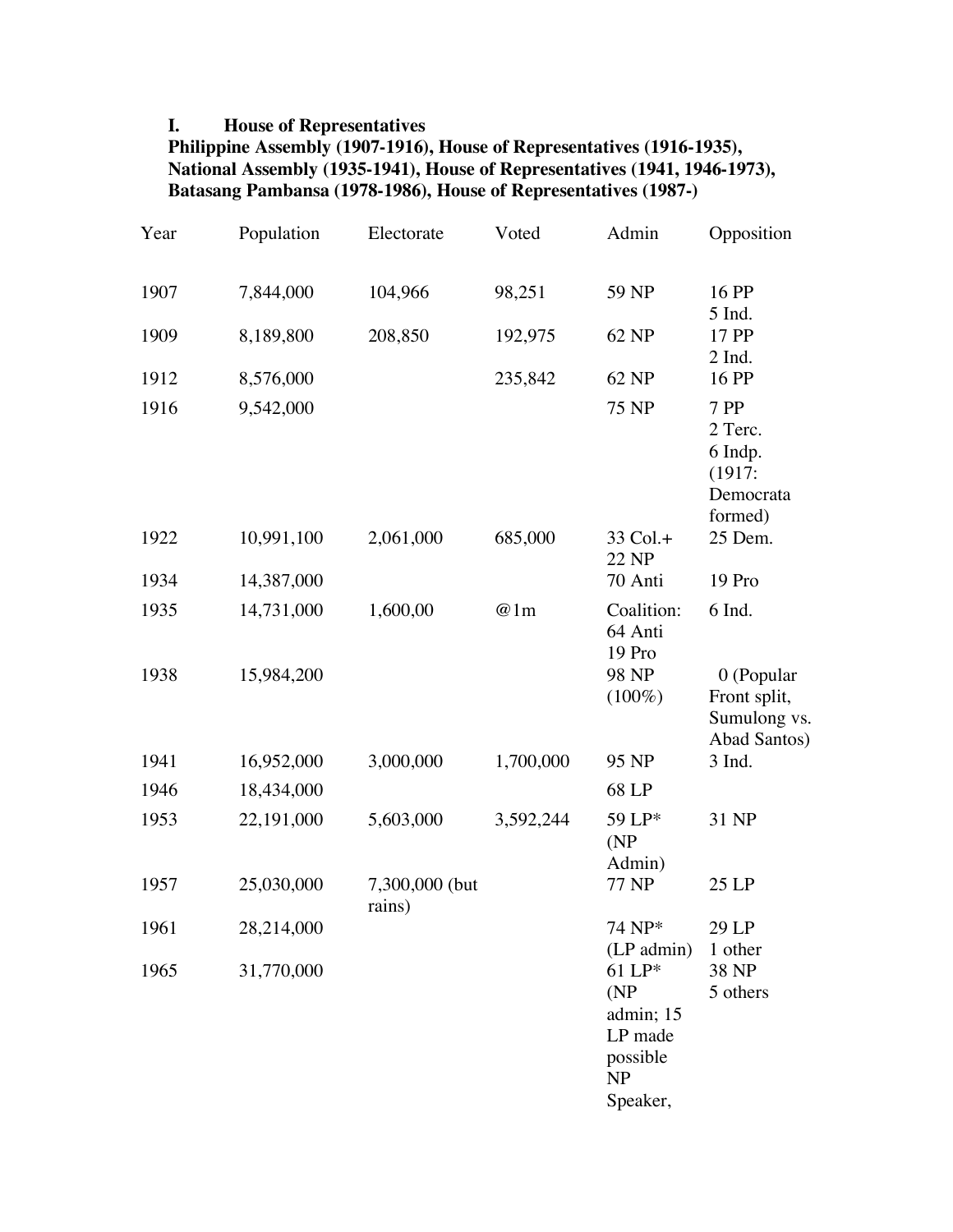|      |             |              | Laurel, by<br>1967)                                                                          |                                                                                              |
|------|-------------|--------------|----------------------------------------------------------------------------------------------|----------------------------------------------------------------------------------------------|
| 1969 | 35,774,000  |              | <b>88 NP</b>                                                                                 | 18 LP                                                                                        |
| 1971 | 37,902,000  |              |                                                                                              |                                                                                              |
| 1978 | 46,113,000  |              | <b>151 KBL</b>                                                                               | 13 Pusyon<br><b>Bisaya</b><br>1 Mindanao<br>Alliance                                         |
| 1984 | 53.398,000  | $\checkmark$ | 123 KBL                                                                                      | 60<br>Unido/PDP-<br>Laban                                                                    |
| 1987 | 57,091,000  |              | 149<br>Admin:<br><b>53 LNB</b><br>37 PDP-<br>Laban<br>26 Unido<br>19 LP<br>9 Reg'l<br>5 Ind. | 49 Opp.:<br>17 Ind.<br>12 NP<br><b>10 KBL</b><br>5 Reg'l<br>3 GAD                            |
| 1992 | 63,512,000  |              | 136<br>Admin:<br><b>86 LDP</b><br>40 Lakas<br>11 LP-PDP                                      | <b>30 NPC</b><br>3 KBL                                                                       |
| 1998 | 75,174,000  | 34,117,056   | 111 Lakas<br>elected;<br>135<br><b>LAMMP</b><br>13 LP                                        | 55 LAMMP<br>elected;<br>37 Lakas<br>35 others                                                |
| 2001 | 78,182,000  | 36,354,898   | PPC:<br>82 Lakas<br>53 NPC<br>21 LDP<br>21 LP                                                | 19 others<br>10 Indep.                                                                       |
| 2004 | Approx. 81m | 43,536,028   | K4:<br>(As of<br>election:<br>93 Lakas<br>53 NPC<br>11 LDP<br>29 LP)                         | (As of<br>election:<br>19 others<br>$5$ Ind.)<br>20 others:<br>4 KNP<br>2 PMP<br>1 KBL, etc. |

79 Lakas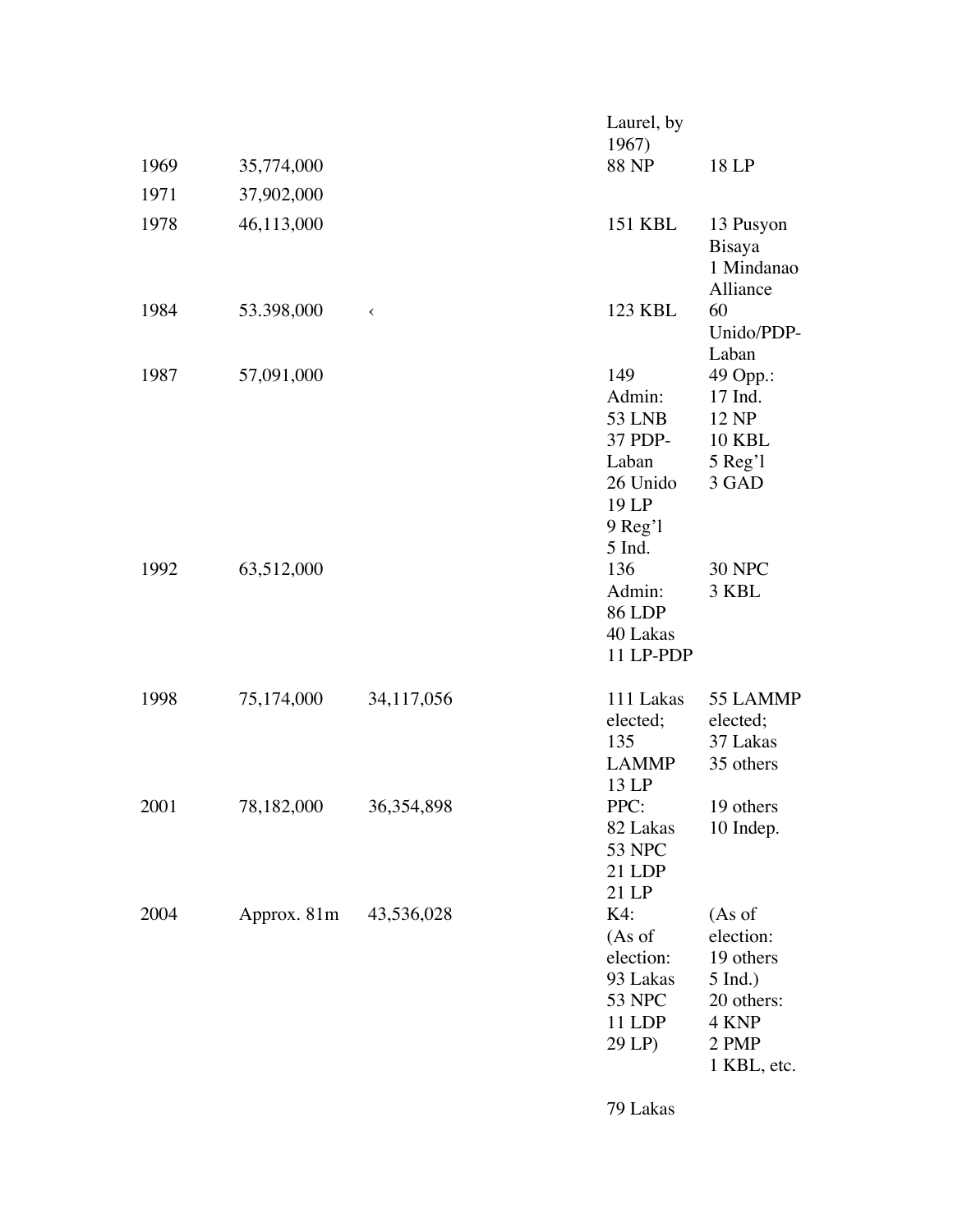| 40 NPC 34 |
|-----------|
| L.P       |
| 26 Kampi  |
| 7 LDP     |
| 5 NP      |

\*years House was retained by party that lost presidency

## **Senate of the Philippines (national elections, 1941, 1946-1973, 1987-)**

| Year     | Admin                             | Opposition                           |
|----------|-----------------------------------|--------------------------------------|
| $+1941$  | 24 NP                             | $\overline{0}$                       |
| $+1946$  | 8 LP                              | <b>7 NP</b><br>1 Indep.              |
| $+1947*$ | 7 LP                              | 1 NP                                 |
| $+1949$  | 8 LP                              | $\overline{0}$                       |
| $+1951*$ | $\overline{0}$                    | 8 NP                                 |
| 1953     | 3 <sub>LP</sub>                   | 5 NP                                 |
| 1955*    | 8 NP                              | $\overline{0}$                       |
| 1957     | 6 NP                              | 2LP                                  |
| 1959*    | 5 NP                              | 2LP                                  |
| 1961     | 2 NP                              | 1 Indep.<br>6 LP                     |
| 1963*    | 4 LP                              | 4 NP                                 |
| 1965     | 2LP                               | 5 NP                                 |
| 1967*    | 7 NP                              | 1 Indep.<br>1LP                      |
| 1969     | <b>7 NP</b>                       | 1LP                                  |
| 1971*    | 2 NP                              | 6 LP                                 |
| 1987     | 22 Lakas<br>ng Bayan<br>Coalition | 2 Grand<br>Alliance for<br>Democracy |
| 1992     | 2 Lakas                           | <b>16 LDP</b><br>5 NPC<br>1 LP-PDP-  |
| 1995*    | 10 Lakas                          | Laban<br>2 PRP<br>1 NPC              |
| 1998     | 5 Lakas                           | <b>7 LAMMP</b>                       |